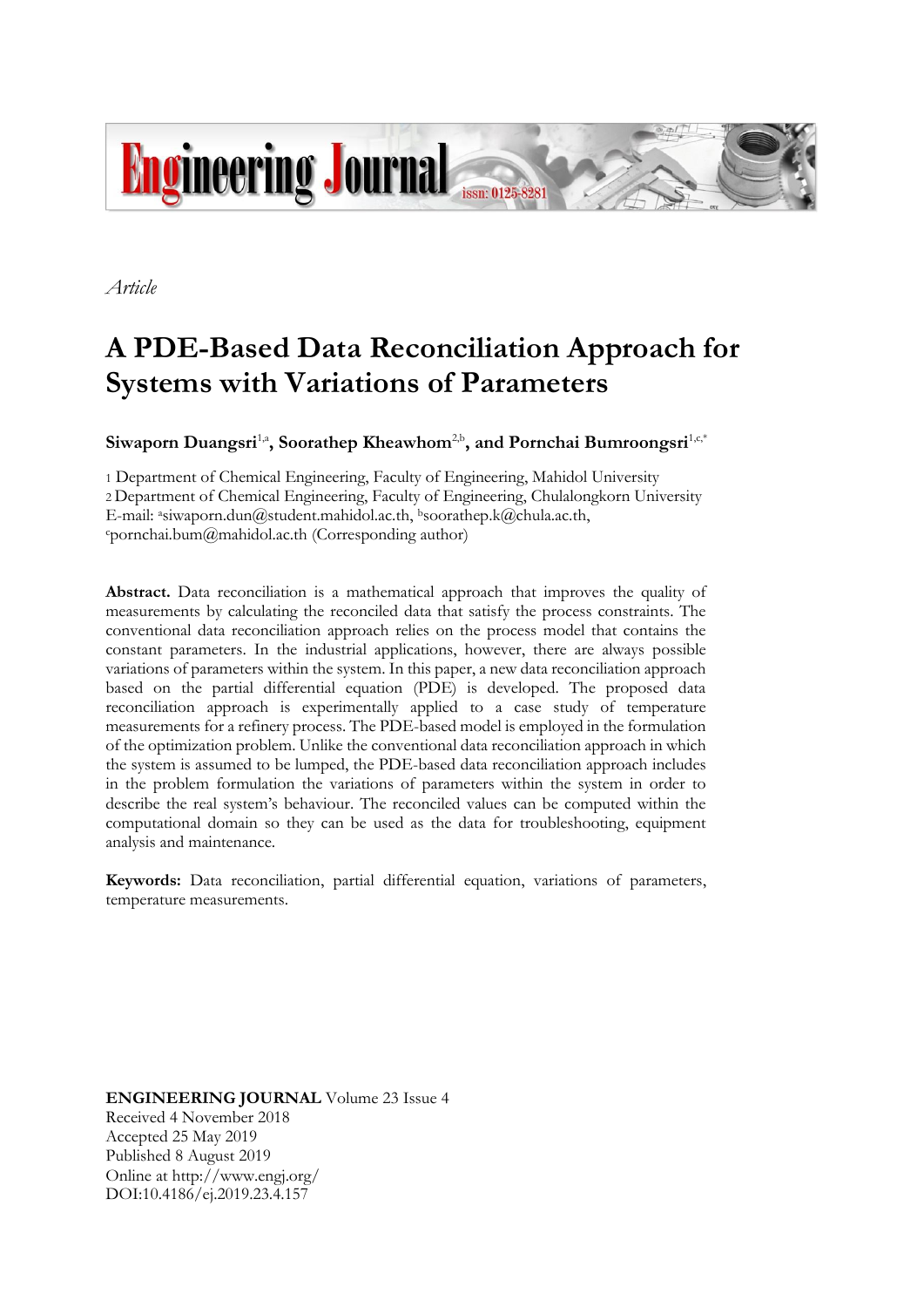## **1. Introduction**

Chemical processes are usually involved with the technologies that change some reactants into more useful products. In the real operations of chemical processes, the process variables must be measured for monitoring and control at the profitable conditions. The measurement values, however, inevitably contain errors at some certain levels. Thus, a data pre-processing technique is important in the industrial operations. Data reconciliation is one of the techniques extensively used in order to improve the quality of measurements [1- 3].

In the conventional data reconciliation approach, the reconciled data can be obtained by solving the optimization problem which minimizes the measurement errors subject to some process constraints [4, 5]. The models based on mass and energy balances are usually employed in order to describe the system behaviour. Plácido et al. [6] applied the data reconciliation approach to a petroleum refinery process in order to detect the unexpected flow deviation and product loss. The quality of the measured data was improved due to the fact that the effects of random and gross errors were reduced. Sarabia et al. [7] applied the data reconciliation approach to the optimal management of hydrogen network in a petrol refinery. The reconciled data strictly satisfied a set of mass balance equations employed in the formulation of the optimization problem. In Nguyen et al. [8], a model of an upstream petroleum plant was developed based on the reconciled data of material and energy streams. The process model employed in the data reconciliation was based on the conservation of mass and energy. In Özyurt and Pike [21], the simultaneous data reconciliation and gross error detection methods were applied to the chemical processes. The quality of the measured data was improved by calculating the reconciled data satisfying the process models. Although the effects of random and gross errors in the measurements are reduced, the conventional data reconciliation approach employs the models with no variations of parameters. For the systems with the variations of parameters, however, a more advanced modeling approach should be developed and included in the formulation of the data reconciliation problem.

Due to some advances in the computational techniques, the partial differential equation (PDE) can be developed to describe the system behaviour within the computational domain. The PDE-based model can be used to predict the values of some variables such as temperature, concentration and so on [9-14] at different positions within the system. Haghshenasfard and Hooman [15] used the PDE to predict the rate of asphaltene deposition from crude oil. It was found that the rate of asphaltene deposition depended on various operating parameters such as temperature, Reynolds number and asphaltene concentration. Bayat et al. [16] predicted the fouling behaviour in an industrial shell and tube heat exchanger. The contours of coke concentration and velocity profile were calculated. Alshammari and Hellgardt [17] performed an analysis for hydrothermal conversion of heavy oil in a continuous flow reactor. The effects of radial mass transport were taken into account using the PDE. The temperature, concentration and velocity profiles in the reactor were computed. Rukthong et al. [18] performed the computational fluid dynamics (CFD) simulation of a pipeline for the crude oil transport. The effects of crude oil properties on the transport profiles were studied.

The variations of parameters usually occur within the system in practice [18-20], e.g., variations of physical and chemical properties within the system. In this paper, the PDE-based model is employed in the formulation of the data reconciliation problem. Unlike the conventional data reconciliation approach [21] in which the models with constant parameters are considered, the PDE-based data reconciliation approach includes in the problem formulation the variations of parameters within the system in order to describe the behaviour of the real system.

The paper is organized as follows. The experimental setup is presented in Section 2. Section 3 describes the modeling equations. The boundary conditions are described in Section 4. The optimization problem formulation is presented in Section 5. The results and discussions are presented in Section 6. Finally, the paper is concluded in Section 7.

#### **2. Experimental Setup**

The PDE-based data reconciliation approach is experimentally applied to a case study of temperature measurements for a refinery process as shown in Fig. 1.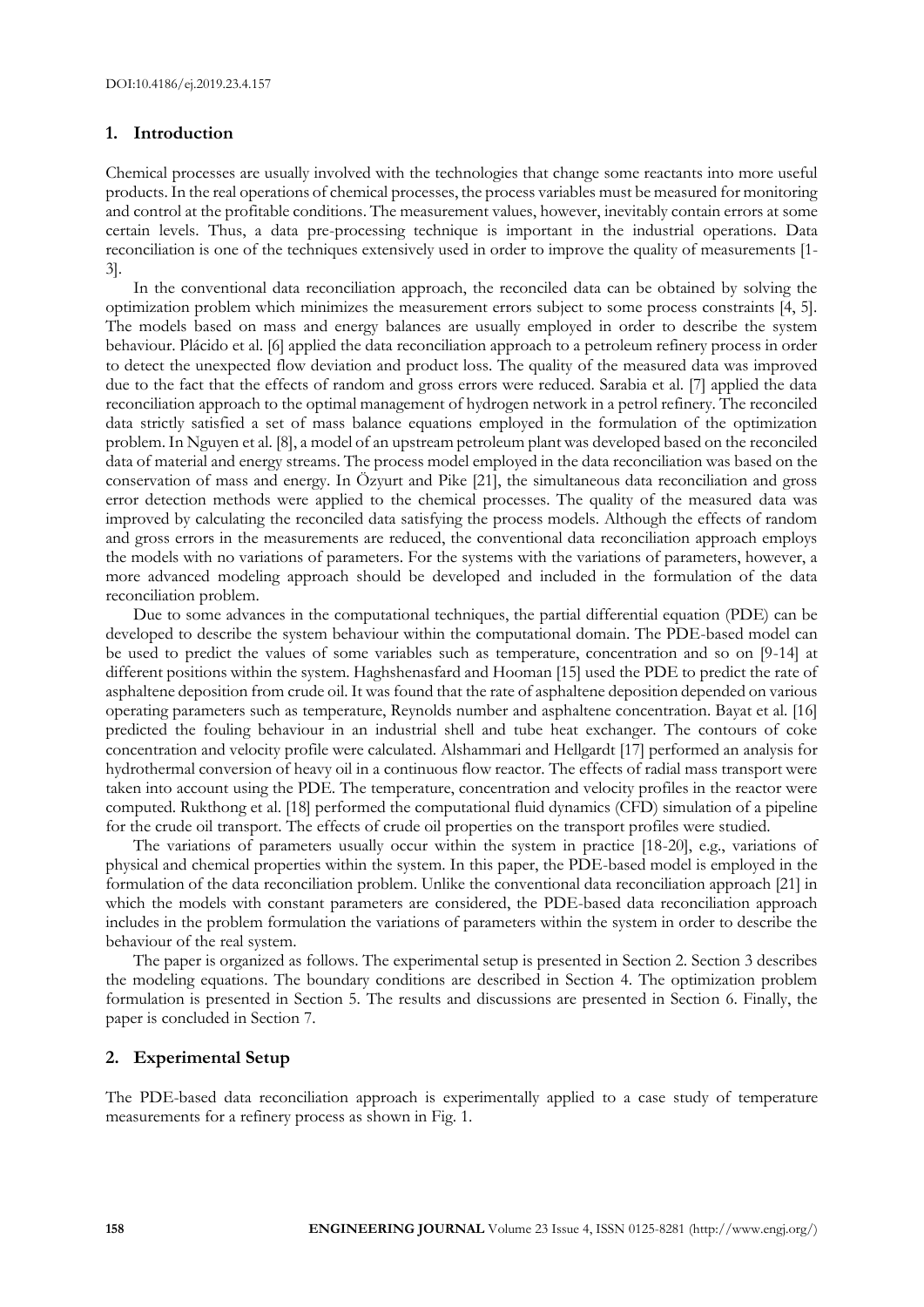

Fig. 1. Flowchart of the experimental setup.

In the experimental setup, the crude oil obtained from an oil refinery in Thailand is contained in a  $1 \text{ m}^3$ feed tank equipped with a stirrer. The crude oil is supplied to a horizontal pipe for temperature measurements using a feed pump. The pipe length is 3 m and the inner pipe diameter is 0.3 m. At the inlet, the temperature is increased to 330 K using a heater. The values of temperature at 18 measurement positions are measured as shown in Fig. 2.



Fig. 2. Horizontal pipe with 18 measurement positions (PT1-PT18).

The system is operated for 10 minutes before the steady-state values of temperature are collected. At the outlet, the temperature is reduced to 303 K using a cooler. The values of the measured temperature are collected using a data logger. The data reconciliation is performed using a computer. The modeling equations are developed and solved in COMSOL Multiphysics 3.5a using the optimization module [23].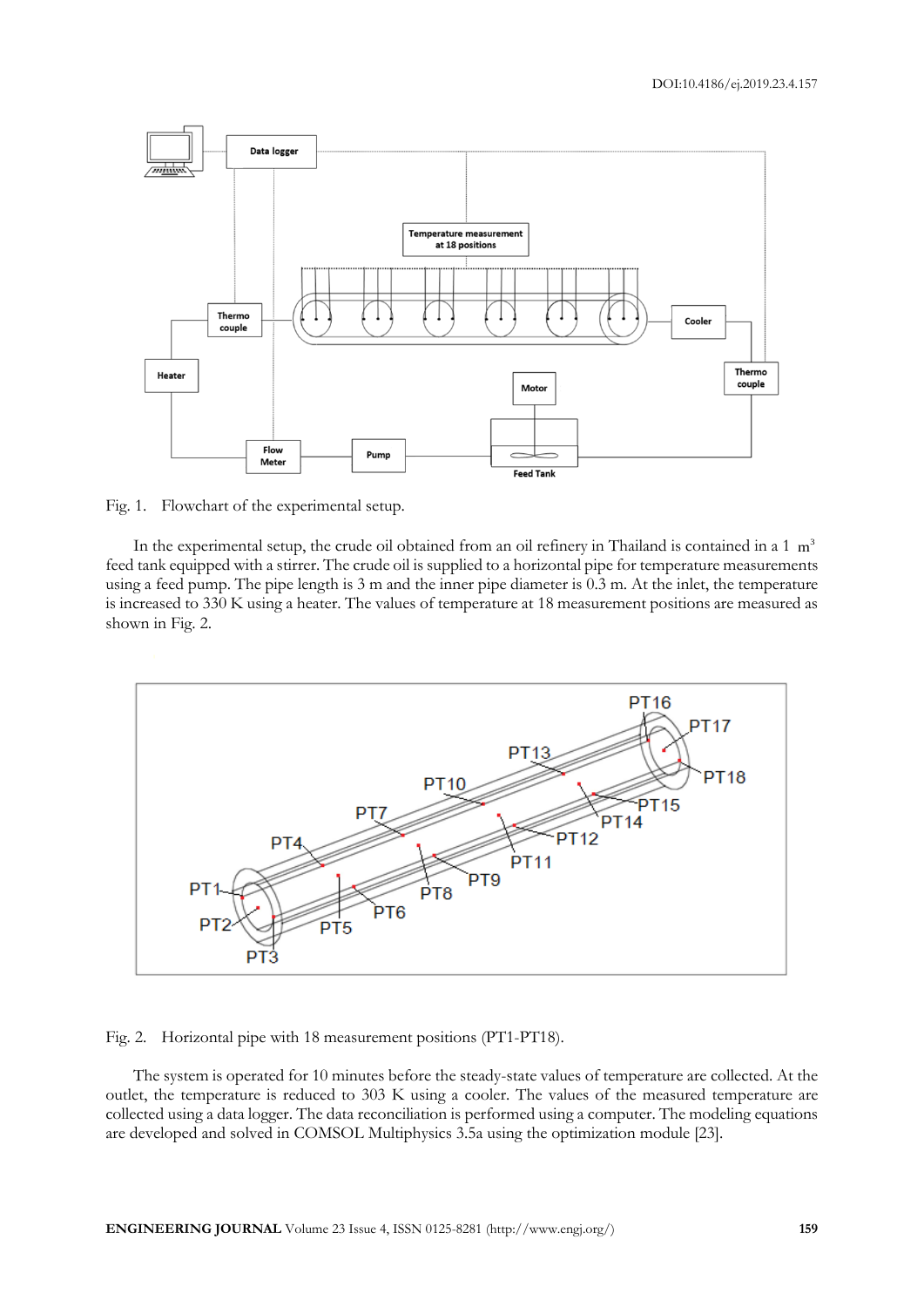## **3. Modeling Equations**

The flow is in the turbulent regime. The flow behaviour can be described by the following Reynolds-Averaged Navier-Stokes (RANS) equations [24, 25]

$$
\rho \frac{\partial u}{\partial t} + \rho u \cdot \nabla u = \nabla \cdot [-\rho I + (\eta + \eta_T)(\nabla u + (\nabla u)^T)] + F
$$
\n(1)

$$
\nabla \cdot \mathbf{u} = 0 \tag{2}
$$

where  $\rho$  is the density, u is the velocity vector,  $\rho$  is the pressure,  $\eta$  is the dynamic viscosity and F is the body force vector. The turbulent viscosity  $\eta_T$  can be calculated from  $\eta_T = \rho C_\mu \frac{\kappa}{\varepsilon}$  $k^2$  $p_T = \rho C_\mu \frac{\kappa}{\epsilon}$  where *k* is the turbulent kinetic energy,  $\varepsilon$  is the turbulent dissipation rate and  $C_{\mu} = 0.09$ . The  $k - \varepsilon$  turbulence model can be described by

$$
\rho \frac{\partial k}{\partial t} - \nabla \cdot [(\eta + \frac{\eta_{\scriptscriptstyle T}}{\sigma_k}) \nabla k] + \rho \mathbf{u} \cdot \nabla k = \frac{1}{2} \eta_{\scriptscriptstyle T} (\nabla \mathbf{u} + (\nabla \mathbf{u})^{\scriptscriptstyle T})^2 - \rho \varepsilon \tag{3}
$$

$$
\rho \frac{\partial \varepsilon}{\partial t} - \nabla \cdot [(\eta + \frac{\eta_{\scriptscriptstyle T}}{\sigma_{\scriptscriptstyle \varepsilon}}) \nabla \varepsilon] + \rho \mathbf{u} \cdot \nabla \varepsilon = \frac{1}{2} C_{\scriptscriptstyle \varepsilon 1} \frac{\varepsilon}{k} \eta_{\scriptscriptstyle T} (\nabla \mathbf{u} + (\nabla \mathbf{u})^{\scriptscriptstyle T})^2 - \rho C_{\scriptscriptstyle \varepsilon 2} \frac{\varepsilon^2}{k} \tag{4}
$$

where  $\sigma_k = 1.0$ ,  $\sigma_{\epsilon} = 1.3$ ,  $C_{\epsilon 1} = 1.44$  and  $C_{\epsilon 2} = 1.92$ . The values of the model constants are obtained by comprehensive data fitting for a wide range of turbulent flows [24, 25]. The energy balance consists of the convection and conduction which can be expressed as

$$
\rho C_p \left(\frac{\partial T}{\partial t} + \mathbf{u} \cdot \nabla T\right) = \nabla \cdot (\lambda \nabla T) \tag{5}
$$

where  $C_p$  is the specific heat capacity, T is the temperature and  $\lambda$  is the coefficient of heat conductivity. The modeling equations can be summarized in Table 1.

Table 1. Modeling equations.

| <b>Types</b>                                 | <b>Modeling equations</b>                                                                                                                                                                                                                                                                                                                                                                                                                                                                                                                                              |  |
|----------------------------------------------|------------------------------------------------------------------------------------------------------------------------------------------------------------------------------------------------------------------------------------------------------------------------------------------------------------------------------------------------------------------------------------------------------------------------------------------------------------------------------------------------------------------------------------------------------------------------|--|
| Reynolds-Averaged<br>Navier-Stokes equations | $\varrho \frac{\partial u}{\partial x} + \varrho (u \cdot \nabla) u = \nabla \cdot [-\rho I + (\eta + \eta_T)(\nabla u + (\nabla u)^T)] + F$<br>$\nabla \cdot u = 0$                                                                                                                                                                                                                                                                                                                                                                                                   |  |
| $k - \varepsilon$ turbulence model           | $\varrho \frac{\partial k}{\partial t} - \nabla \cdot [(\eta + \frac{\eta_T}{\sigma_x}) \nabla k] + \rho \mathbf{u} \cdot \nabla k = \frac{1}{2} \eta_T (\nabla \mathbf{u} + (\nabla \mathbf{u})^T)^2 - \rho \varepsilon$<br>$\varrho \frac{\partial \varepsilon}{\partial t} - \nabla \cdot [(\eta + \frac{\eta_r}{\sigma_{\varepsilon}}) \nabla \varepsilon] + \rho \mathbf{u} \cdot \nabla \varepsilon = \frac{1}{2} C_{\varepsilon 1} \frac{\varepsilon}{k} \eta_r (\nabla \mathbf{u} + (\nabla \mathbf{u})^T)^2 - \rho C_{\varepsilon 2} \frac{\varepsilon^2}{k}$ |  |
| Energy balance equation                      | $\rho C_p \left(\frac{\partial T}{\partial t} + \mathbf{u} \cdot \nabla T\right) = \nabla \cdot (\lambda \nabla T)$                                                                                                                                                                                                                                                                                                                                                                                                                                                    |  |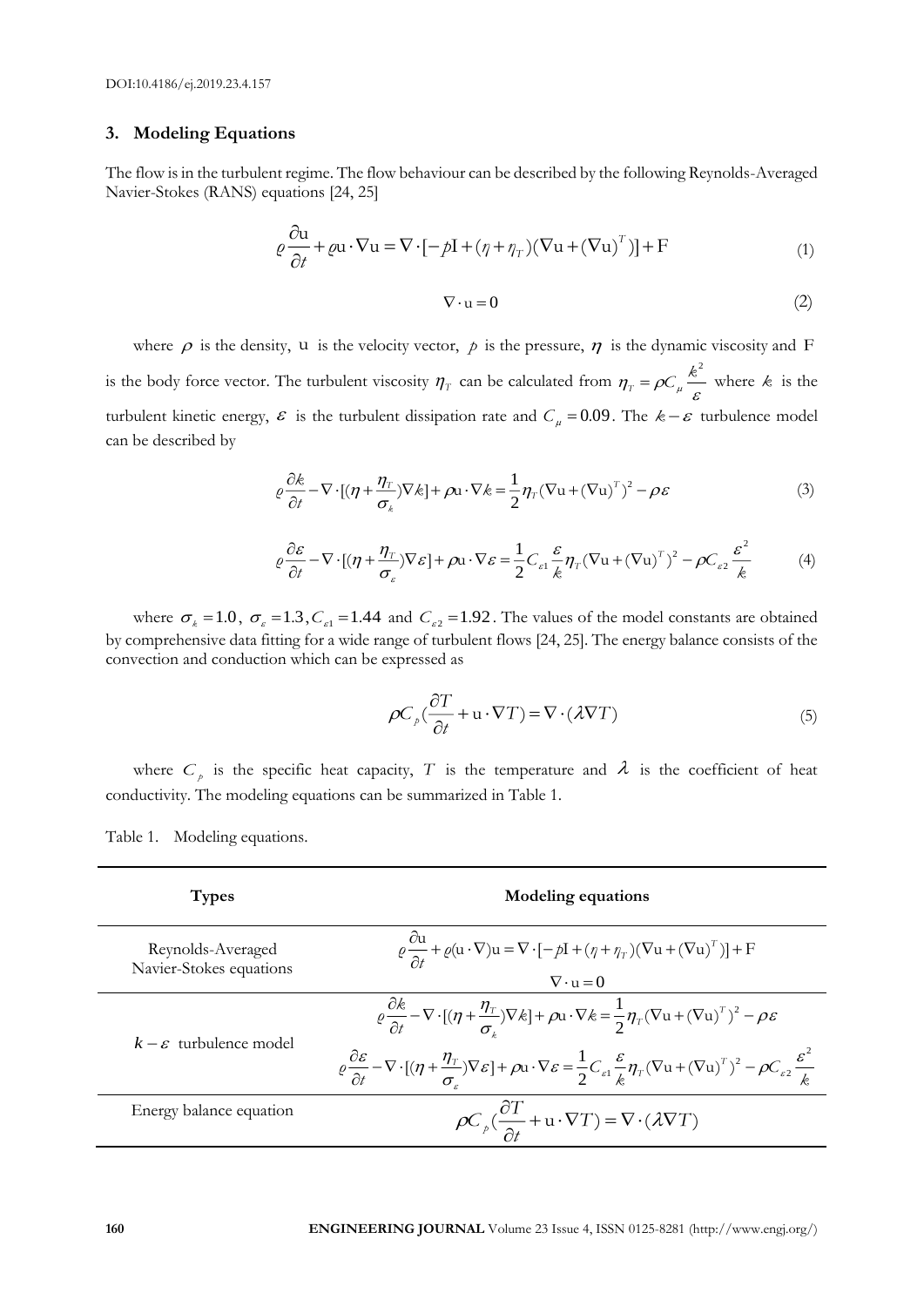The variations of parameters usually occur within the system in practice, e.g., variations of physical and chemical properties within the system. The PDE-based data reconciliation approach includes in the problem formulation the variations of parameters within the system in order to describe the real system's behaviour. In this paper, the parameters for the flow behaviour and heat transfer as shown in Table 2 are allowed to vary with the temperature [26] at each position within the system.

| <b>Physical properties</b>                           | <b>Values</b>                                                                 |
|------------------------------------------------------|-------------------------------------------------------------------------------|
| Density ( $\text{kg}/\text{m}^3$ )                   | $\rho = 840 - 0.59(T - 20)$                                                   |
| Specific heat capacity<br>$(J/kg \text{ }^{\circ}C)$ | $Cn$ = 309614114 – 5.66875 $T$ – 0.322 $T2$                                   |
| Dynamic viscosity (Pa.s)                             | $\eta = 19.54674 - 1.36857(T - 38) + 0.0727(T - 38)^{2} - 0.00163T - 38)^{3}$ |
| Coefficient of heat<br>conductivity ( $W/m$ °C)      | $\lambda = 0.16276(1 - 0.00054T)$                                             |

Table 2. Variations of parameters.

#### **4. Boundary Conditions**

For the Reynolds-Averaged Navier-Stokes (RANS) equations, the velocity is 4.85 m/s at the inlet. At the outlet, a Dirichlet condition on the pressure is specified as

$$
p = p_{\circ} \tag{6}
$$

where  $p_{\rho}$  is the reference pressure. For the  $k - \varepsilon$  turbulence model, the values of  $k$  and  $\varepsilon$  at the inlet can be calculated from

$$
k = \frac{3}{2} (|u| I_T)^2 \text{ and } \varepsilon = C_{\mu}^{3/4} \frac{k^{3/2}}{L_T}
$$
 (7)

where  $I_T$  is the turbulence intensity and  $L_T$  is the turbulent length scale. The value of turbulence intensity  $I<sub>T</sub>$  is 0.05 for the fully turbulent flow. The turbulent length scale  $L<sub>T</sub>$  is a measure of the size of eddies that are not solved. For the fully developed flow in pipe, the value of turbulent length scale  $L_T$  equals 0.07*L* where *L* is the inner pipe diameter. At the outlet, the following convective flux conditions are specified for the turbulence variables

$$
n.\nabla k = 0 \text{ and } n.\nabla \varepsilon = 0 \tag{8}
$$

where n is the normal vector. The logarithmic wall function [25] is applied to the wall. For the energy balance equations, the temperature at the inlet is 330 K. At the outlet, the heat flux vector q across the boundary is due to convection as

$$
q \cdot n = \rho C_p T u.n \tag{9}
$$

This boundary condition is a useful condition in the convection-dominated energy balance. The boundary conditions can be summarized in Table 3.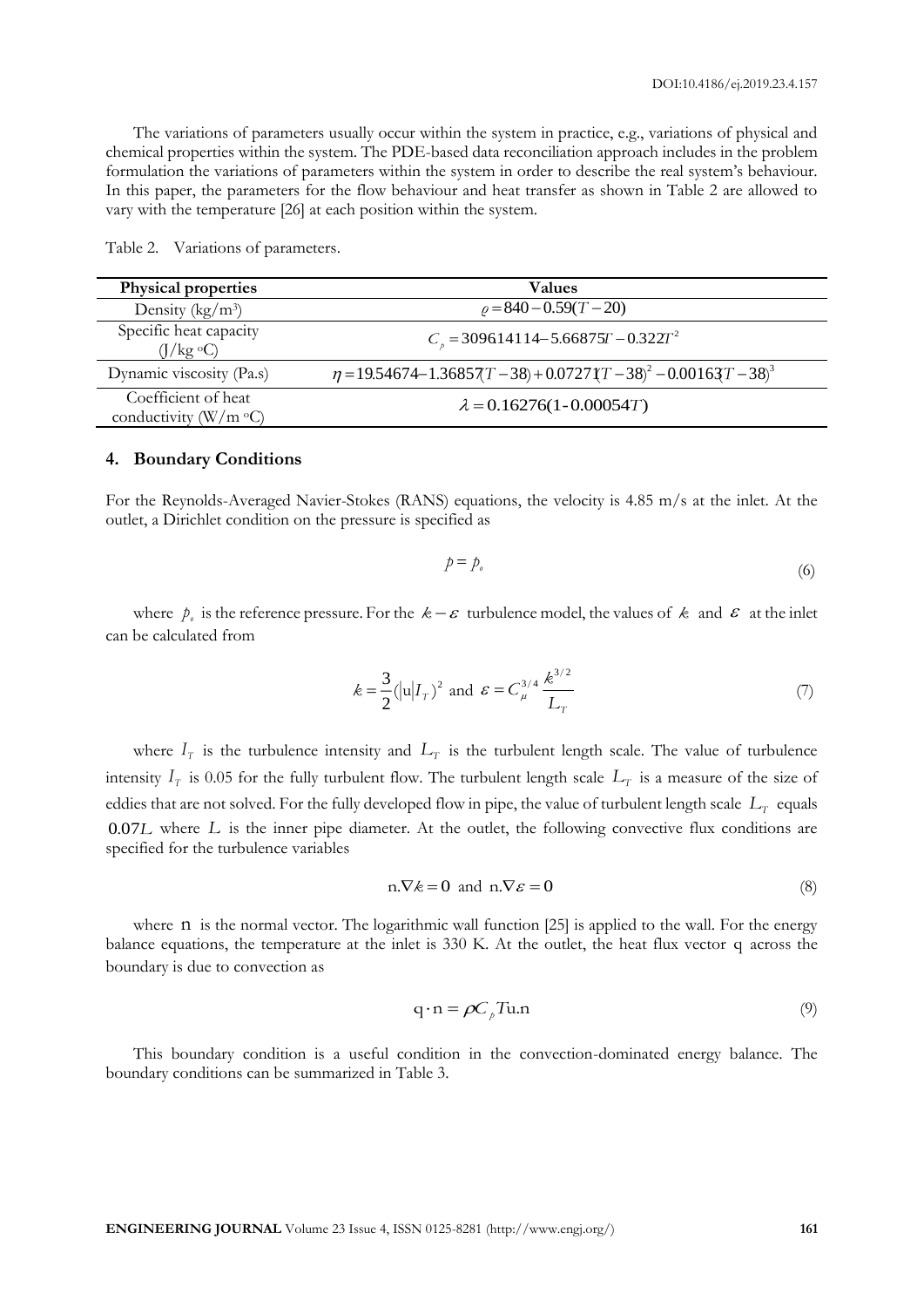Table 3. Boundary conditions.

| <b>Types</b>                                 | Inlet                                                                                | Outlet                                         |
|----------------------------------------------|--------------------------------------------------------------------------------------|------------------------------------------------|
| Reynolds-Averaged<br>Navier-Stokes equations | $4.85 \text{ m/s}$                                                                   | $p = p_a$                                      |
| $k - \varepsilon$ turbulence model           | $k = \frac{3}{2} ( u  I_T)^2$<br>$\varepsilon = C_{\mu}^{3/4} \frac{k^{3/2}}{L_{T}}$ | $n.\nabla k = 0$<br>$n.\nabla \varepsilon = 0$ |
| Energy balance equation                      | 330.00 K                                                                             | $q \cdot n = \rho C_p T u.n$                   |

## **5. Optimization Problem Formulation**

In the experiments, the values of temperature are measured at 18 measurement positions as shown in Fig. 2. After the values of temperature have reached the steady state, 100 data sets of the measured temperature  $T_{ij,measured}$  are collected where the subscript *i* denotes the measurement position and *j* denotes the data set. The objective function of the optimization problem is the following least-squares minimization between the measured temperature  $T_{ij,measured}$  and the reconciled temperature  $T_{i,reconciled}$ 

minimizing 
$$
\sum_{i=1}^{N} \sum_{j=1}^{M} \left( \frac{T_{ij,measured} - T_{i,reconciled}}{\sigma_i} \right)^2
$$
 (10)

where  $\sigma_i$  is the standard deviation at each measurement position *i*,  $N=18$  is the number of measurement positions and  $M = 100$  is the number of data sets. The objective function (10) is solved subject to the following constraints; (i) modeling equations in Table 1, (ii) variations of parameters in Table 2, (iii) boundary conditions in Table 3 and (iv) constraints on the minimum and maximum values of the reconciled temperature  $T_{i,reconcikd}$ . The PDE-based data reconciliation approach is solved in COMSOL Multiphysics 3.5a using the optimization module. The details on solving the optimization algorithm can be found in [22, 23]. All of the computations have been performed using Intel Core i3, 2.20 GHz and 4GB RAM.

#### **6. Results and Discussions**

#### **6.1. Mesh Sensitivity Analysis and Model Validation**

In this section, the mesh sensitivity analysis and the model validation are presented. The mesh sensitivity analysis is shown in Fig. 3. For a proper simulation setup, the simulation quality should not be affected by further increasing the number of mesh elements.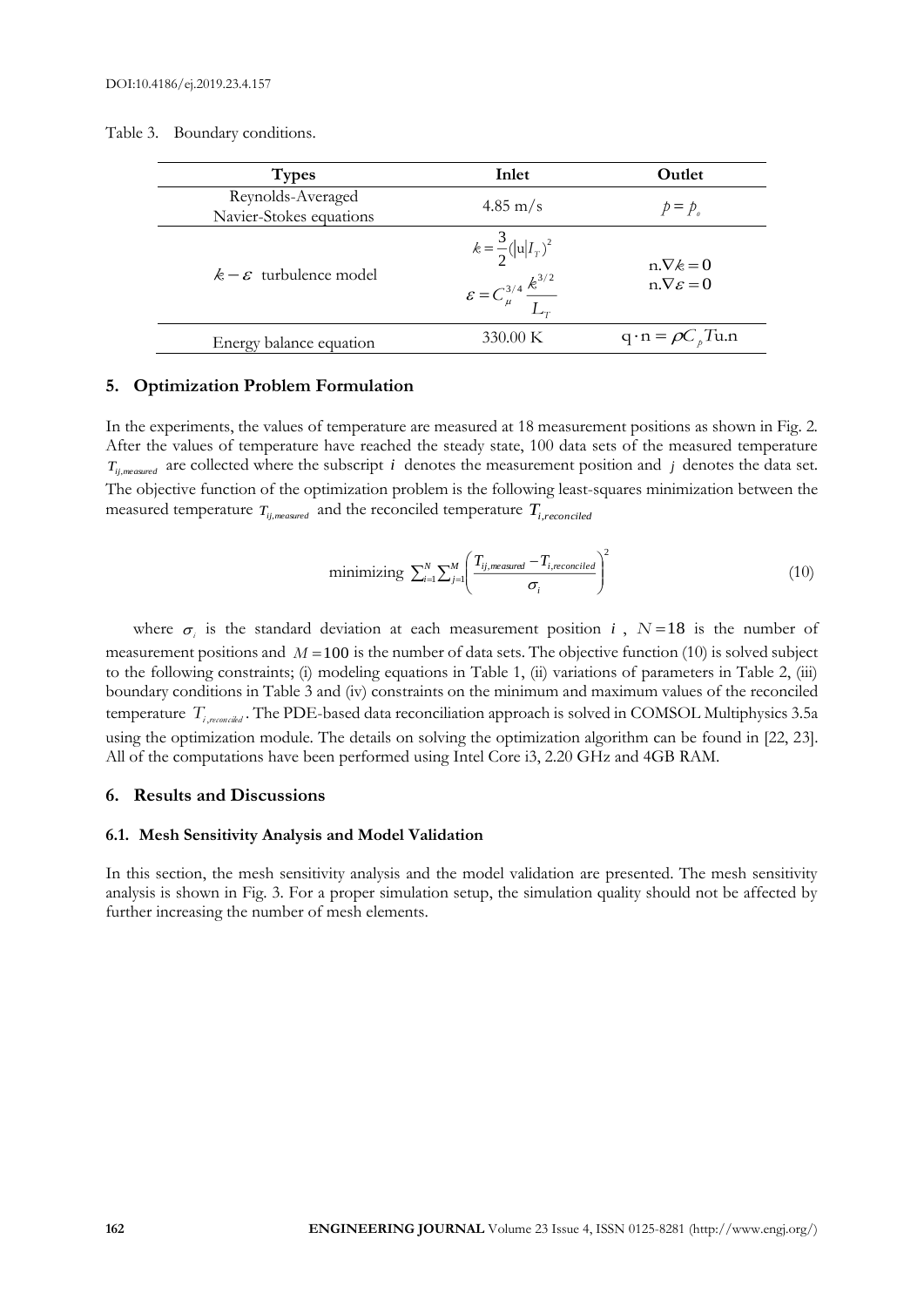

Fig. 3. Mesh sensitivity analysis.

Figure 4 shows the simulation temperature at different positions on the centerline. The simulation results are nearly similar as the number of mesh elements is increased from 52,972 to 119,624 so the number of mesh elements 52,972 is selected in this case.



Fig. 4. Simulation temperature at different positions on the centerline.

The model validation is performed by comparing the simulation results with the experimental data obtained from the calibrated thermocouple as shown in Fig. 5. The values of the simulation temperature at different positions on the centerline are in good agreement with those of the experimental data so the developed model can be used for further simulations.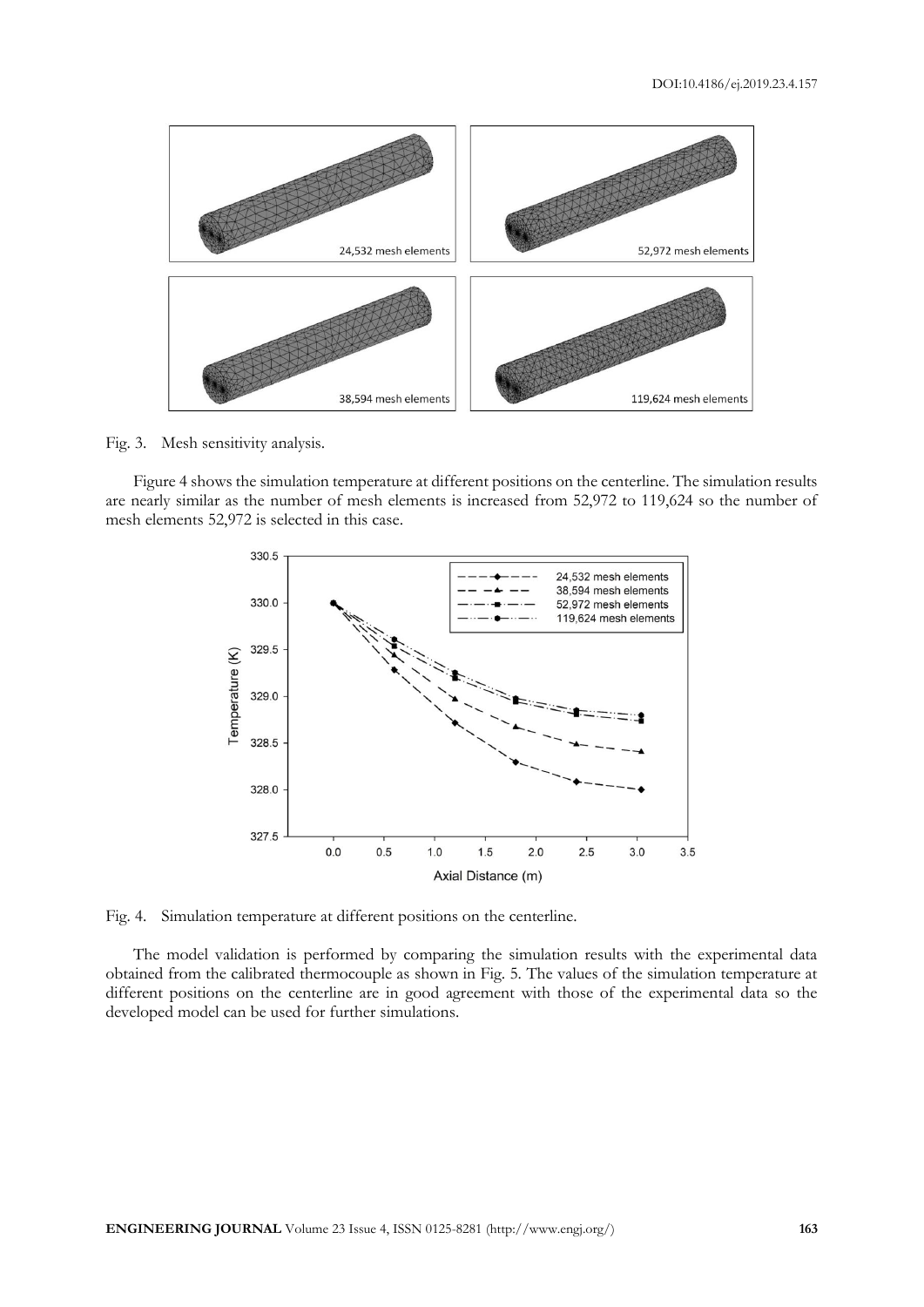



## **6.2. PDE-Based Data Reconciliation**

In the real industry, the regular thermocouples usually contain the random errors in measurements. Therefore, the proposed data reconciliation approach has been developed to deal with the measurement errors. In this section, the regular thermocouples with random errors in measurements are used in order to test the effectiveness of the proposed data reconciliation approach. Figure 6 shows the values of the measured temperature and the reconciled temperature at the inlet (measurement position 2), within the domain (measurement position 8) and at the outlet (measurement position 17). It can be observed that the values of the measured temperature scatter around those of the reconciled temperature due to the effects of random errors.



(a) measurement position 2 (b) measurement position 8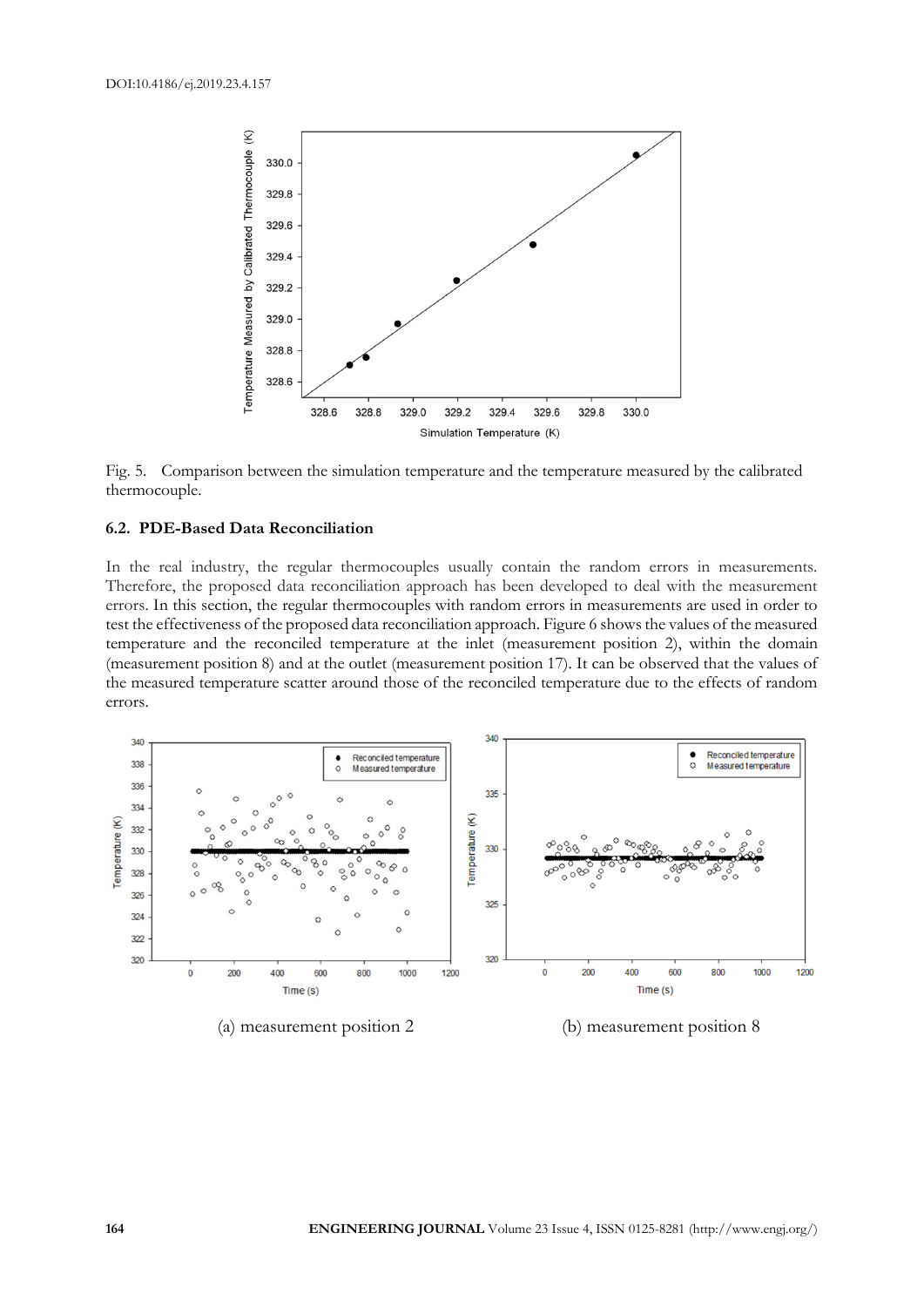

(c) measurement position 17

Fig. 6. Measured and reconciled temperature at (a) measurement position 2 (b) measurement position 8 and (c) measurement position 17.

Figure 7 shows the averaged values of the measured temperature and the values of the reconciled temperature at different positions on the centerline. The error bars indicate 1.96 standard deviations of the mean. In contrast to the averaged values of the measured temperature, the PDE-based data reconciliation approach gives the reconciled temperature profile satisfying the PDE-based model.



Fig. 7. Averaged measured temperature and reconciled temperature at different positions on the centerline.

Figure 8 shows the values of the reconciled temperature on the cross-sectional plane at axial position 1.5 m from the inlet. It can be observed that the values of the reconciled temperature decrease with increasing radial positions due to the transfer of heat in radial direction.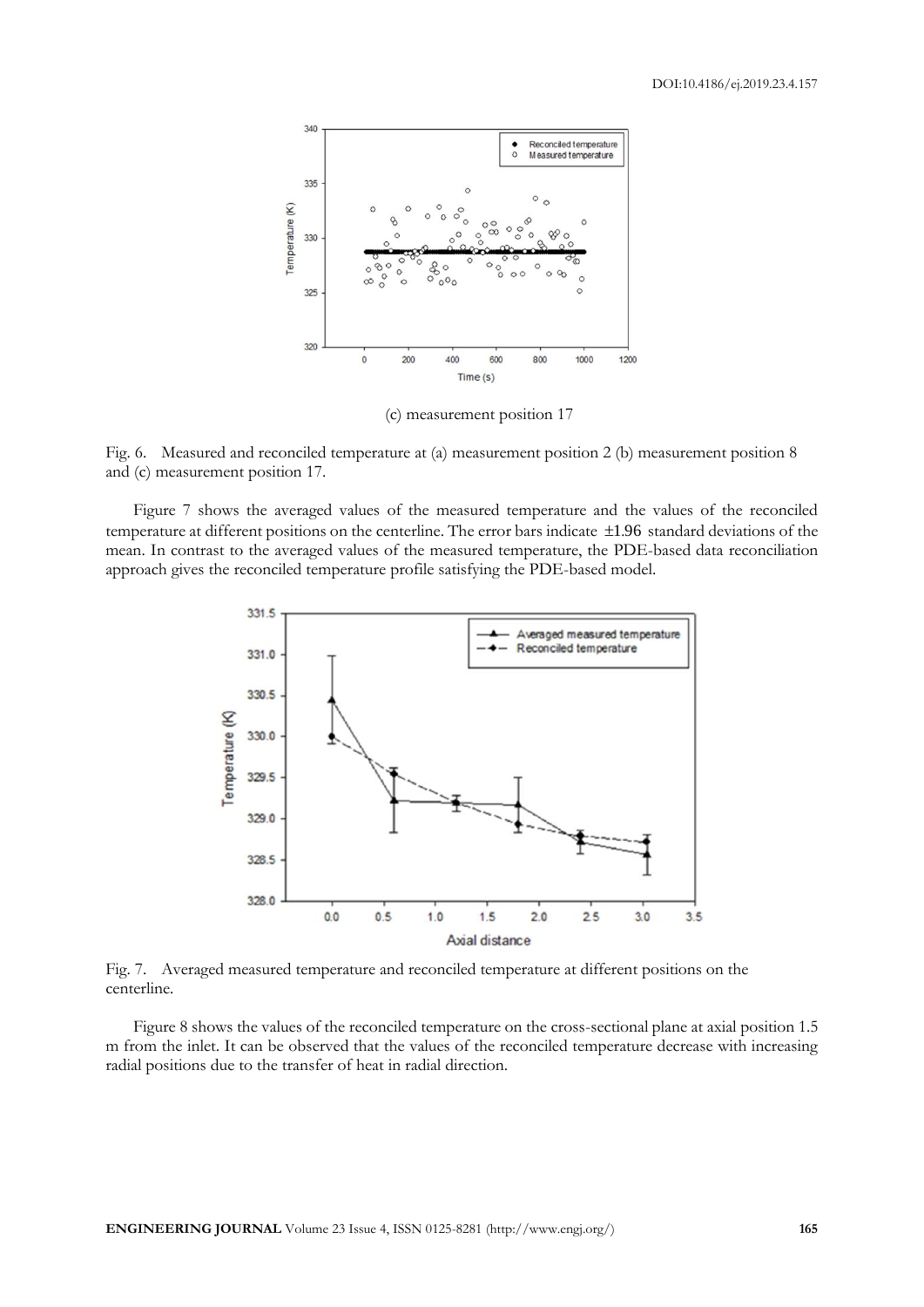

Fig. 8. Reconciled temperature on the cross-sectional plane at axial position 1.5 m from the inlet.

Figure 9 shows the values of the reconciled temperature on various cross-sectional planes. The temperature profiles on 5 cross-sectional planes are displayed. The proposed data reconciliation approach is based on the PDEs so the values of the reconciled temperature can be computed in axial and radial directions within the computational domain.



Fig. 9. Reconciled temperature on various cross-sectional planes.

The comparison between the PDE-based data reconciliation approach and the conventional data reconciliation approach [21] using the same type of the objective function (least-squares minimization) is shown in Table 4. Nearly the same values of the reconciled temperature at the inlet and outlet are obtained. In the conventional data reconciliation approach, however, the system is assumed to be lumped so the values of the reconciled temperature can only be computed at the inlet and outlet positions. Unlike the conventional data reconciliation approach, the PDE-based data reconciliation approach includes the variations of parameters within the system in order to describe the real system's behaviour. The values of the reconciled temperature can be computed within the computational domain as shown in Fig. 9.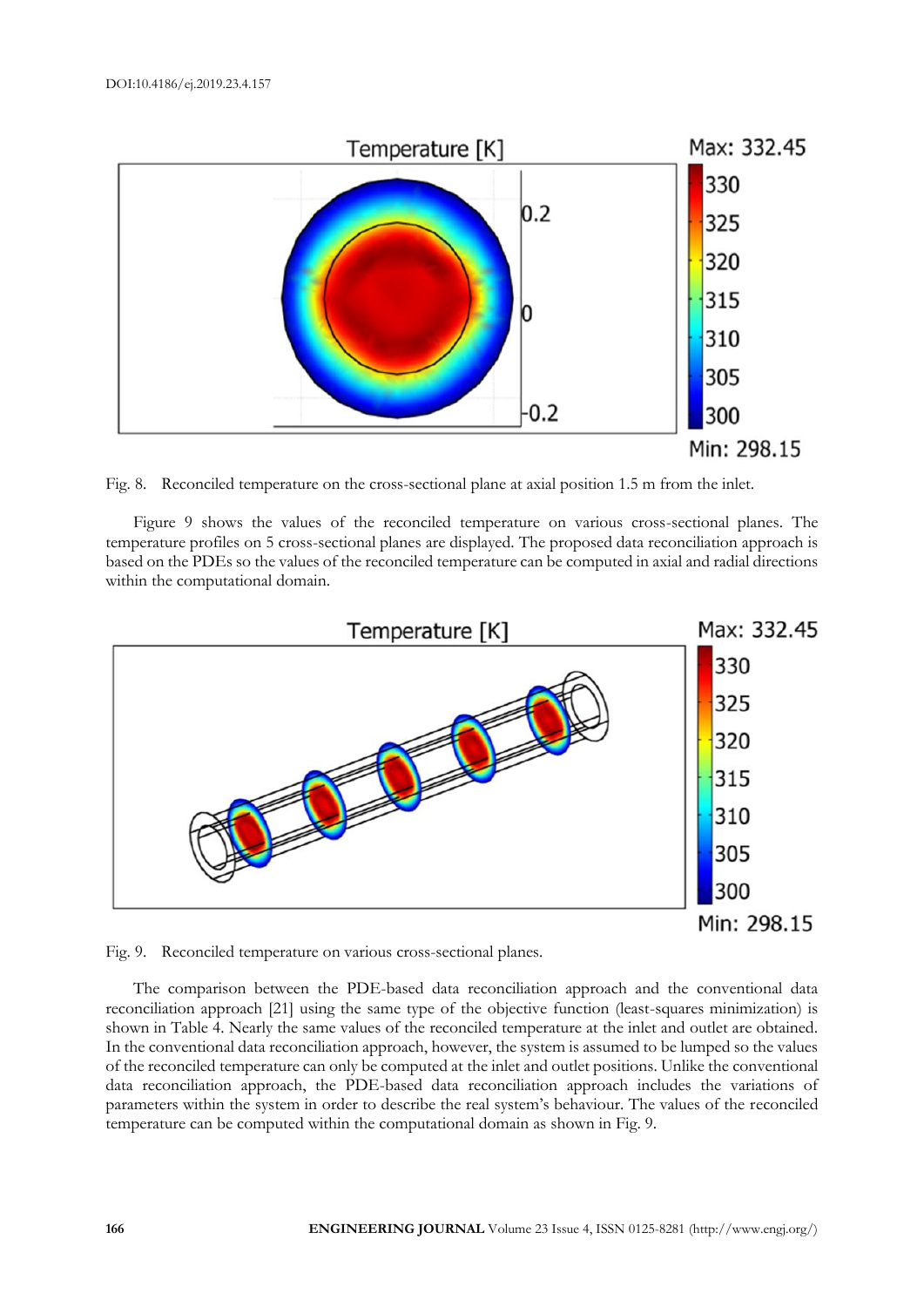| Approaches                                        | Reconciled temperature at<br>the inlet (PT2) | Reconciled temperature at<br>the outlet (PT17) |
|---------------------------------------------------|----------------------------------------------|------------------------------------------------|
| PDE-based data reconciliation<br>approach         | $330.00 \text{ K}$                           | 328.78 K                                       |
| Conventional data<br>reconciliation approach [21] | 331.05 K                                     | 328.45 K                                       |

Table 4. Comparison between the PDE-based data reconciliation approach and the conventional data reconciliation approach.

The block diagram for the industrial applications of the proposed PDE-based data reconciliation approach is shown in Fig. 10. The proposed data reconciliation approach includes in the problem formulation the variations of parameters within the system in order to describe the real system's behaviour. The reconciled values can be computed within the computational domain so they can be used as the data in the troubleshooting, equipment analysis and maintenance of the industrial processes. Furthermore, the reconciled values can be used as the data in the process optimization.



Fig. 10. Block diagram for the industrial applications of the proposed PDE-based data reconciliation approach.

Figure 11 shows the comparison between the values of the reconciled temperature at different positions on the centerline and the values of the temperature measured by the calibrated thermocouple. Although the measurement data with random errors are used as the input to the developed data reconciliation approach, the developed data reconciliation approach can calculate the values of the reconciled temperature that are in good agreement with the values of the temperature measured by the calibrated thermocouple. For this reason, the developed data reconciliation approach is useful in the real industrial applications.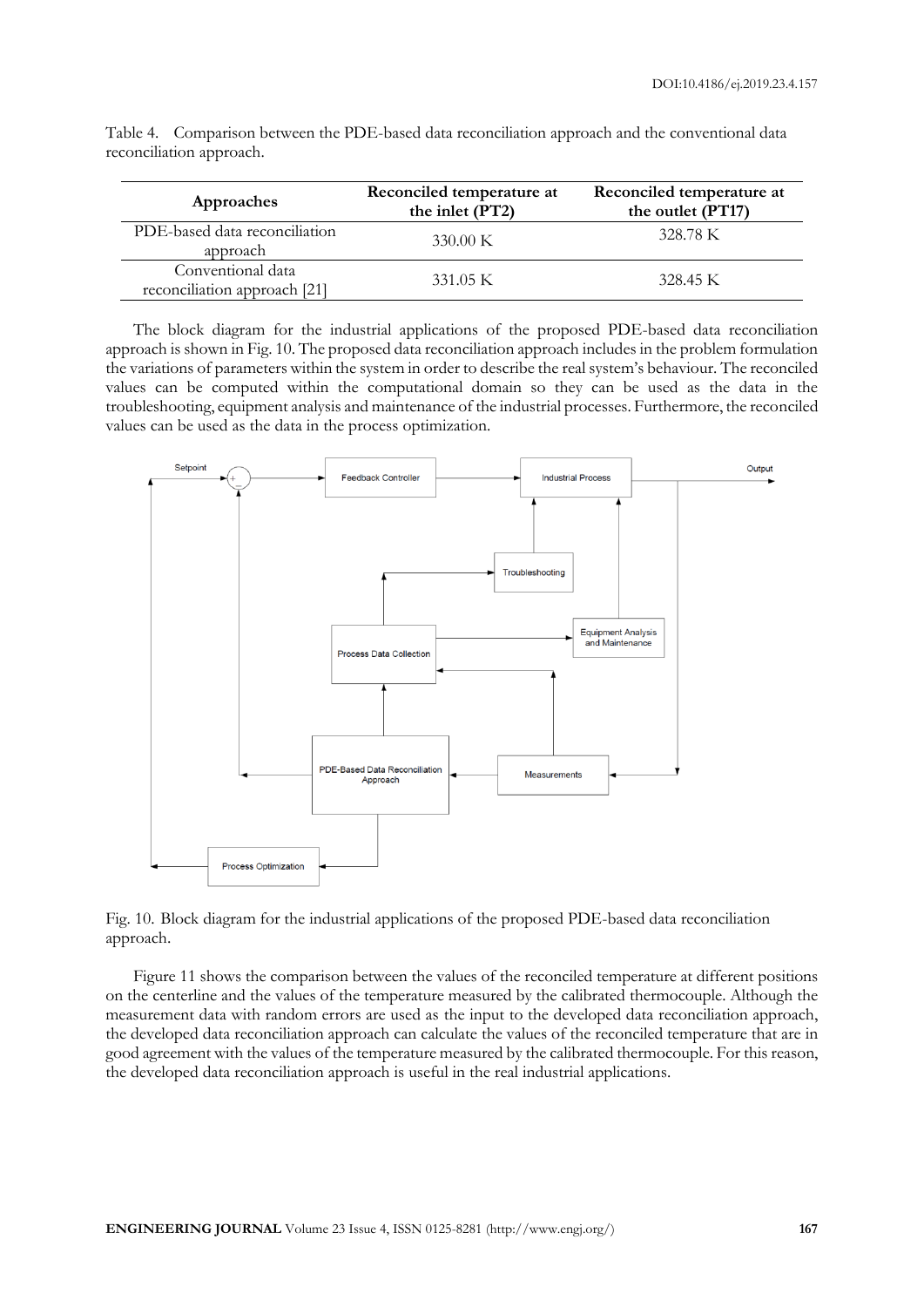

Fig. 11. Comparison between the reconciled temperature and the temperature measured by the calibrated thermocouple.

## **7. Conclusions**

In this paper, the PDE-based data reconciliation approach has been developed to improve the quality of the measured data. Unlike the conventional data reconciliation approach in which the system is assumed to be lumped, the PDE-based data reconciliation approach includes in the problem formulation the variations of parameters within the system. The experiment is conducted to demonstrate the implementation of the developed data reconciliation approach. The values of the reconciled temperature can be computed within the computational domain based on the PDE-based model.

## **Acknowledgements**

This research project is supported by Mahidol University, National Research Council of Thailand and Thammasat University through the Research University Network (RUN) Project. The technical supports from the industrial oil refinery in Thailand are gratefully acknowledged.

## **References**

- [1] X. Jiang, P. Liu, and Z. Li, "Data reconciliation for steam turbine on-line performance monitoring," *Appl. Therm. Eng.*, vol. 70, pp. 122-130, 2014.
- [2] S. Guo, P. Liu, and Z. Li, "Data reconciliation for the overall thermal system of a steam turbine power plant," *Appl. Energ.*, vol. 165, pp. 1037-1051, 2016.
- [3] S. Srinivasan, J. Billeter, S. Narasimhan, and D. Bonvin, "Data reconciliation for chemical reaction systems using vessel extents and shape constraints," *Comput. Chem. Eng.*, vol. 101, pp. 44-58, 2017.
- [4] Z. Zhang, Y. Y. Chuang, and J. Chen, "Methodology of data reconciliation and parameter estimation for process systems with multi-operating conditions," *Chemometr. Intell. Lab.*, vol. 137, pp. 110-119. 2014.
- [5] S. Wu, Q. Ye, C. Chen, and X. Gu, "Research on data reconciliation based on generalized T distribution with historical data," *Neurocomputing*, vol. 175, pp. 808-815, 2016.
- [6] J. Plácido, A. A. Campos, and D. F. Monteiro, "Data reconciliation practice at a petroleum refinery company in Brazil," *Comput. Aided Chem. Eng.*, vol. 27, pp. 777-782, 2009.
- [7] D. Sarabia, C. D. Prada, E. Gómez, G. Gutierrez, S. Cristea, J.M. Sola., and R. Gonzalez, "Data reconciliation and optimal management of hydrogen networks in a petrol refinery," *Control Eng. Pract.*, vol. 20, pp. 343-354, 2012.